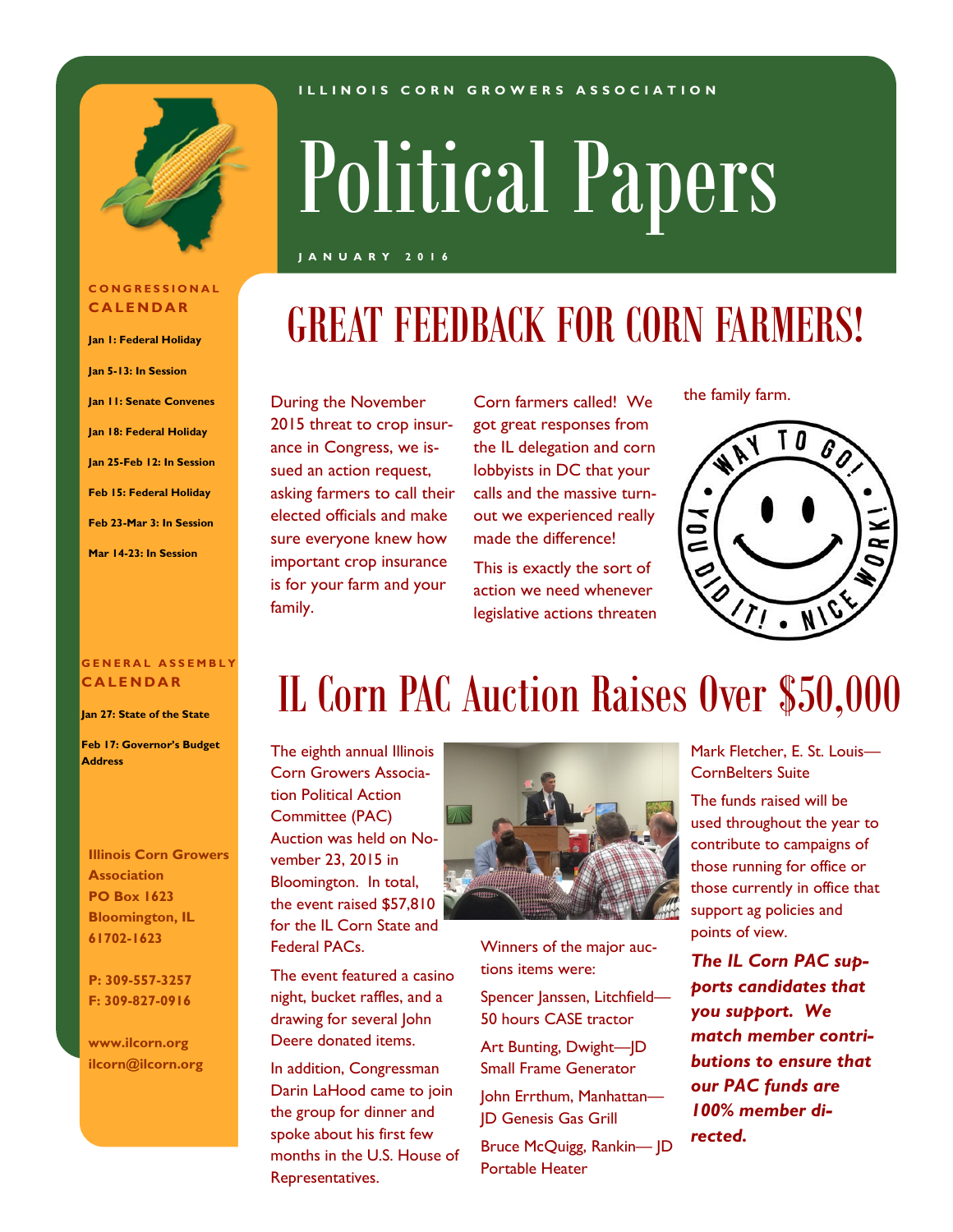#### **P A G E 2**

## Political Action Committee 101



PACs are highly regulated and have a variety of rules that apply. For ICGA's PAC, the federal guidelines are the ones we most concern ourselves with. State guidelines vary by state and Illinois has a more open structure regarding how state PAC monies are solicited, collected, and distributed.

Federal PACs are restricted on the sort of monies that they accept. Only personal checks, personal money orders, or

personal credit cards may be used to make a Federal PAC donation.

Also, donations to the Federal PAC are not tax deductible.

During our yearly PAC solicitations, ICGA clearly states that personal checks must be used if you plan to donate to the PAC. However, occasionally some company/farm checks are sent in as an oversight by the donor.

Because our Illinois guidelines

are more relaxed, we are able to accept farm checks or credit cards and we place those donations into our State PAC.

If you do decide to donate to the ICGA PAC, please always consider using a personal check. With the Federal guidelines being more strict, Federal PAC dollars are hard to come by and we always appreciate those personal checks or credit card contributions.

CORN FARMERS COALITION HONORED

For the last seven years, the Corn Farmers Coalition has been working in Washington, DC to change the minds of elected officials, thought leaders, and others in the beltway about who farmers really are and the innovative ways they are growing corn while minimizing their impact on the environment.

*Email lmitchell@ilcorn.org for a Corn Fact Book produced by the Corn Farmers Coalition!*



In 2015, the joint program of state corn grower organizations, including Illinois Corn Marketing Board, and the National Corn Growers Association was recognized for marketing effectiveness with the Summit International Platinum Award in the Public Service/ Advocacy category. This award recognizes and rewards companies for innovative and leading-edge creative work that uses strategy and results-based effectiveness to create solutions in today's marketplace.

The award is especially welcome given that the group's long and infamous history of dominating all the ads in various metro stations all over DC was not an option this year.

"We are honored to receive this prestigious award, particularly for the work done in the summer of 2015," said NCGA Senior Communications Manager Mark Lambert. "When we first heard that we would not be able to continue placing our work in DC Metro stations due to outside political circumstances, we grew concerned about our reach. Through the dedication of the team to creating a new, effective approach, we managed to continue reaching our nation's

capital with messages about modern corn farmers and the advances they have made. This award serves as proof that, through hard work and flexibility, we can remain impactful no matter the challenges that we face."

Many Illinois farmers have been featured in this campaign over the years, including John and Sue Adams of Atlanta, Scott and Connie Sterling of Martinton, Lou and Sue Lamoreux of Lanark, Grant and Logan Noland of Blue Mound, and Justin and Rachel Durdan of Utica.

The Corn Farmers Coalition builds awareness of the value of family corn farmers. The program, which is managed by a team of state corn communicators, was also selected for inclusion in the Smithsonian American History Museum's new American Enterprise Exhibit which opened in July. With nearly 40 million impressions with Capitol Hill elites in 2015, it serves as a constant reminder of the importance of agriculture to our nation's economy.

**P O L I T I C A L P A P E R S**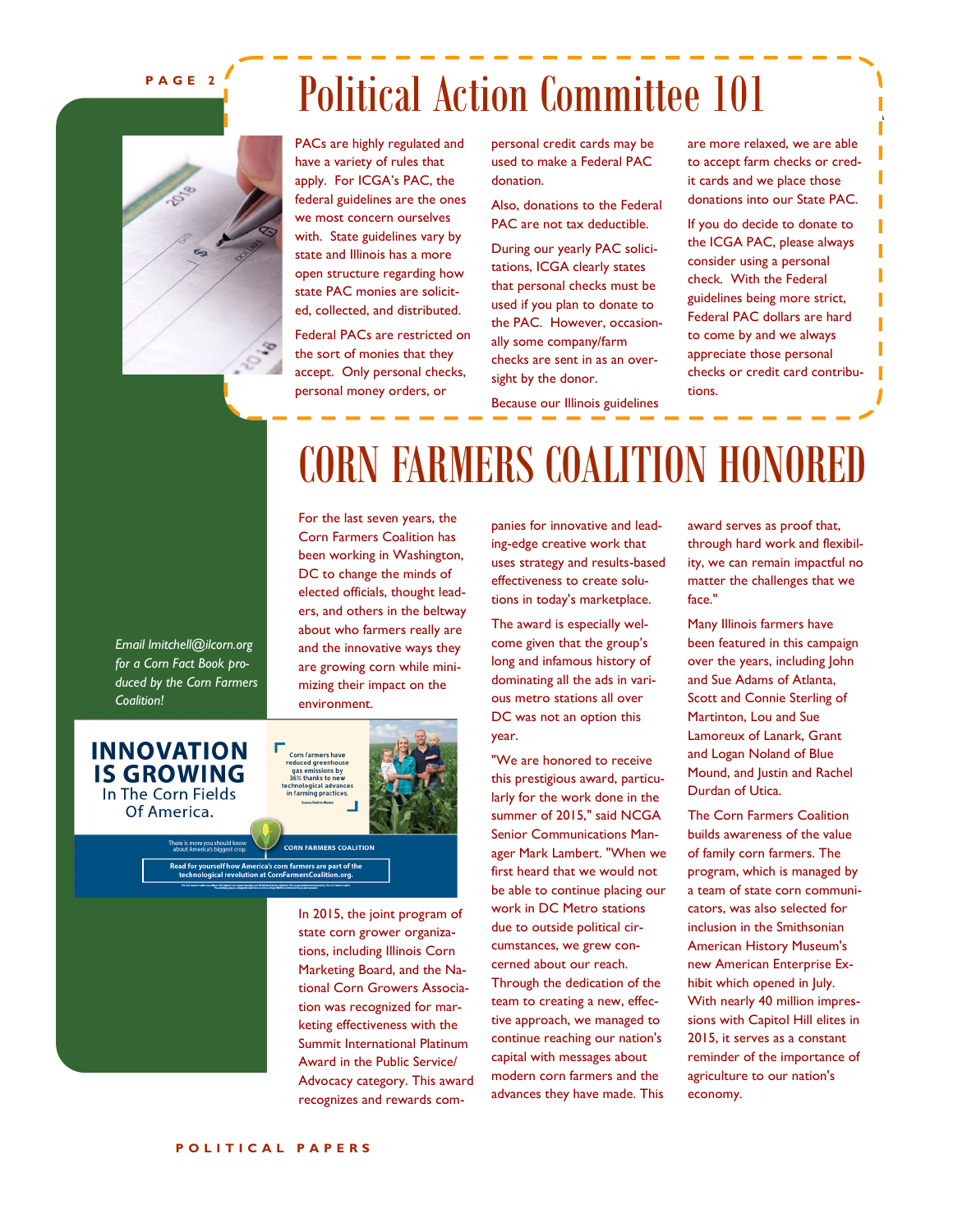## INDEPENDENT MAPS IN ILLINOIS

*The Independent Map Amendment will create a system where the voters choose their representatives instead of the representatives choosing their voters.*

It would establish a non-partisan, independent commission responsible for drawing state legislative districts in a way that is transparent and open to the public and would end the current redistricting process controlled by legislators with little public involvement.

By adopting the Independent Map Amendment, the redistricting process in Illinois will:

- **Produce Illinois House and Senate** districts drawn without regard to incumbency or partisanship;
- Attract more candidates for the General Assembly and more competition for legislative seats, resulting in more choices for voters;
- Protect the voting rights of racial and ethnic minorities and prohibit drawing maps that dilute or diminish the ability of racial or language minority communities to elect the candidates of their choice;
- Respect communities with shared interests and avoid breaking through political and geographic boundaries; and
- Allow the public to view and par-

ticipate in redistricting. Illinoisans deserve legislative elections where issues are debated, candidates listen to their constituents and voters have choices.



Petition are available at every county Farm Bureau in Illinois. To sign a petition (almost 300,000 signatures are needed!) visit your local CFB or www.independentmap.org.

## AGRICULTURE & ILLINOIS—THE GOOD & AND BAD

Governor Rauner promised a more business friendly climate for Illinois and agriculture is certainly seeing that if livestock growth is any indication.

# **ILLINOIS** is one

**TOP 5 STATES** in ag cash income and crop cash receipts

The Illinois Livestock Development Group's Nic Anderson reported about 120 Notices of Intent to Construct (the filing with the Department of Ag that a new or ex-

panding livestock facility must complete per the Livestock Management Facilities Act) in 2015 which equates to about \$70 million in new investment in Illinois.

Anderson also reports an overall positive feeling among livestock farmers and ag professionals in their dealings with the Illinois government.

While a few livestock facilities are currently in public hearing processes, Anderson noted several other facilities that are moving forward with virtually no opposition. As an example, egg and poultry producers are expanding into east central Illinois, including the construction of a new \$30 million feed mill which will allow further expansion.

Sadly, the positive feelings aren't all inclusive as the state struggles through a budget impasse.

Because of the lack of a state budget, the Department of Commerce and Economic Opportunity is unable to release \$12 million in federal Biofuels Infrastructure Program funds that Illinois Corn helped secure for the state.

These federal funds will help build infrastructure for higher blends of ethanol all across the state, by upgrading fuel pumps to handle higher blends.

The infrastructure program cannot proceed until the state passes a state budget and approps bill.

It seems that agriculture will continue to see a mix of positive and negative as Illinois works through the growing (or shrinking!) pains of trying to live within our means.



*lmitchell@ilcorn.org to get on our email list!*